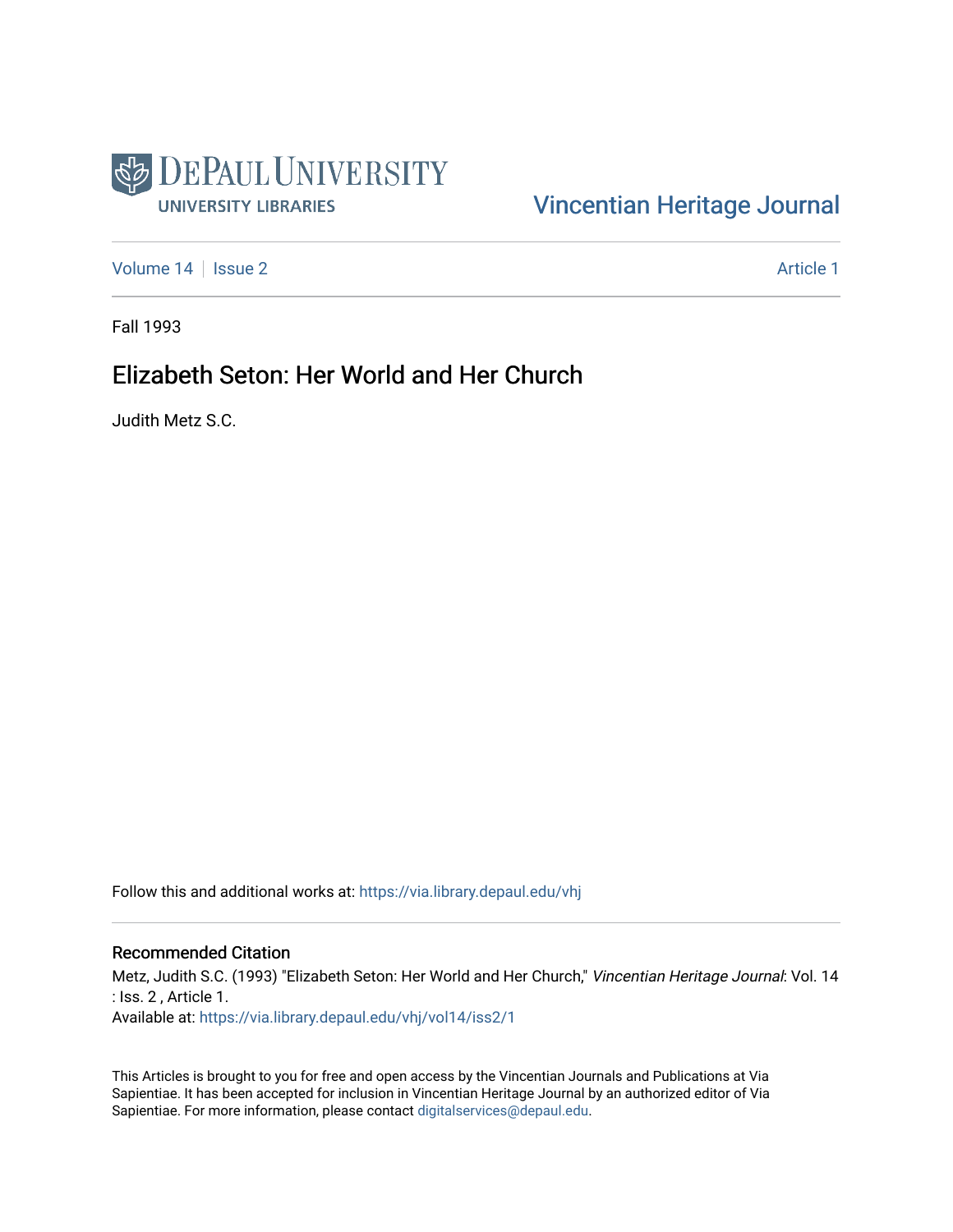# **Elizabeth Seton: Her World and Her Church**

BY

JUDITH METZ, S.C.

## Part 1: Political, Economic, Social, Religious Context

"Elizabeth Ann Seton was wholly American. She had the blood of French, English and Dutch Colonial pioneers in her veins and was .. . of 'rooted American stock'; both of her parents and two of her grandparents were born here. When our great Republic was born, she became a charter citizen."! Elizabeth became a charter citizen of a nation that had been in the making for well over a century and a half, a country whose origins were unique in the modern sense of nation building. What made these emerging United States of the last quarter of the eighteenth century such a singular place-so alike and yet so different from the European nations that were contributing to its creation?

A brief look at the colonial development of these thirteen North American colonies gives some insight. The pioneer settlers and their descendants were creating a set of beliefs, values, and institutions that, while having their foundations in European backgrounds, were taking on distinctive characteristics that were born out of their unique experience.

One of these characteristics was the growth of broad-based representative government, something that had been emerging since colonial days and was expanding with the passing years. Colonial assemblies, from Massachusetts to New York, from Pennsylvania to Georgia, were far more representative than the British House of Commons. Even though property qualifications existed for voting, the great majority of adult white males owned enough land to meet them. And when land became scarce in one locale, people moved on. When the

IFrancis Cardinal Spellman's foreword to Joseph Dirvin, C. M., *Mrs. Seton: Foundress of the American Sisters of Charity* (New York: 1962),7.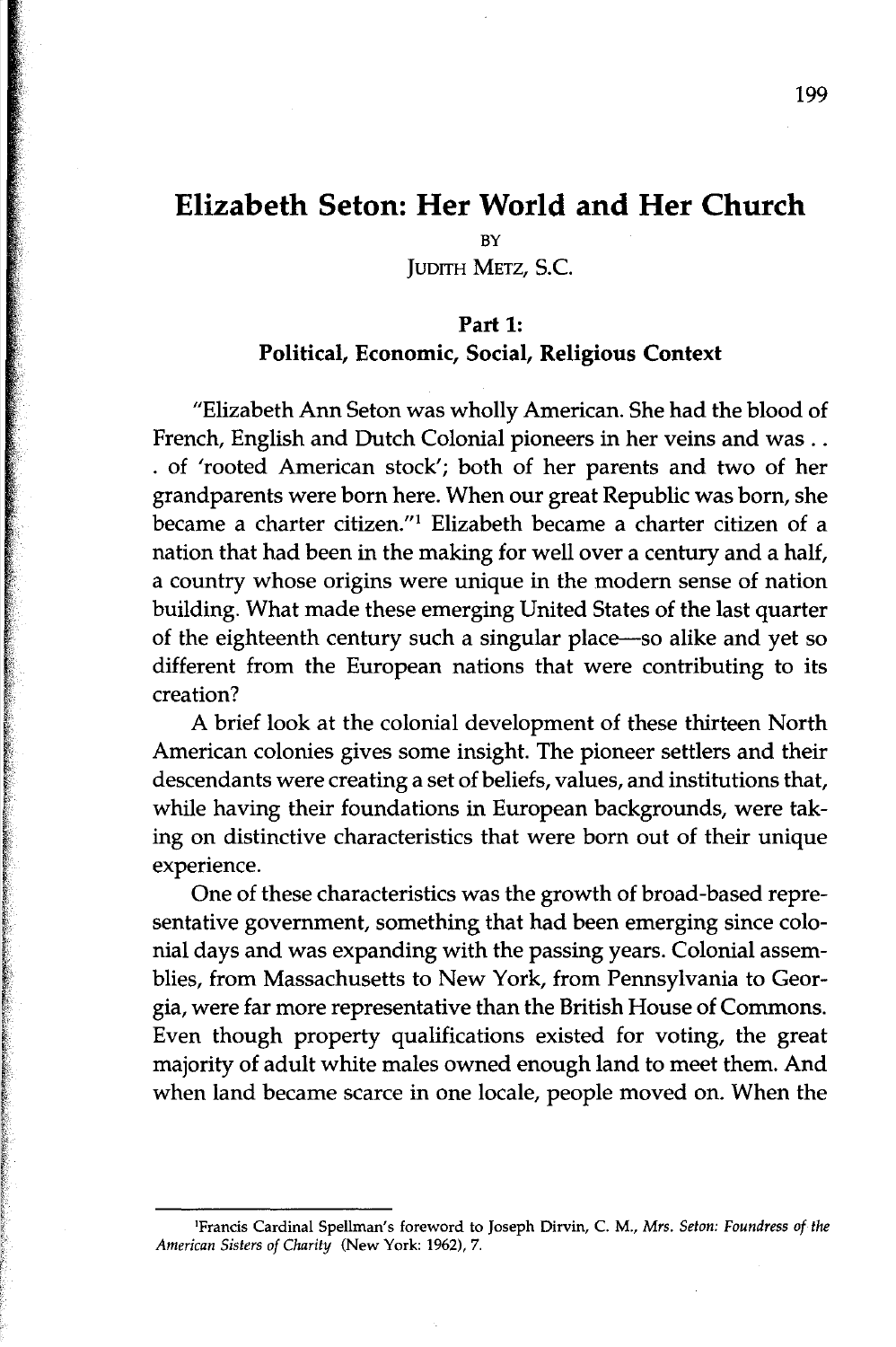British government attempted to retract or ignore some of the powers of these assemblies in the mid-eighteenth century, it discovered how deeply rooted these institutions had become. For instance, from our studies of American history we can recall the British taxes such as the Sugar Act and the Stamp Act which the colonists protested as "taxation without representation."2

Emphasis on education was another hallmark of these colonists. As early as the seventeenth century, Massachusetts law required every town with at least fifty families to hire a schoolmaster. It was believed that children needed to learn to read, particularly so they could read the Scriptures, an important part of their religious practice. This widespread ability to read and write gave New England a higher literacy rate than the mother country where for large numbers of rural peasants and urban factory workers access to education was not even dreamed of. By the middle of the eighteenth century nearly all adult men and many women in the colonies could read and write. For these people, the workings of church and state were no mystery. Availability of newspapers, pamphlets, and broadsides kept them apprised of events and movements within their society.

A third distinguishing feature of colonial society was the attitude toward church and clergy. Church-goers expected their religious leaders to serve, not rule, and although most people attended church, the clergy did not dominate their lives or decisions. What existed of official connection between church and state diminished as the revolutionary period approached.

There was always a diversity of religious groups in the colonies and most of these were of the congregational model, where independent local congregations governed the affairs of the church. Emphasis was placed on private reading of Scripture, and Sunday worship centered on the sermon. There were no bishops, no hierarchy. The minister taught, prayed, preached, and admonished. He commanded respect or he lost his job, but he did not rule his church. Lay trustees or elders constituted the ruling body of the church and had the power to hire and fire the minister. In many cases all church members voted

<sup>&#</sup>x27;John M. Blum, Edmund S. Morgan, Willie Lee Rose, Arthur M. Schlesinger, Jr., Kenneth M. Stampp, and C. Vann Woodward, *The National Experience: A History ofthe United States,* 4th ed. (New York, Chicago, San Francisco, Atlanta: 1977), 62-69. I am using the section "The Emerging American Mind" as a framework for my discussion here.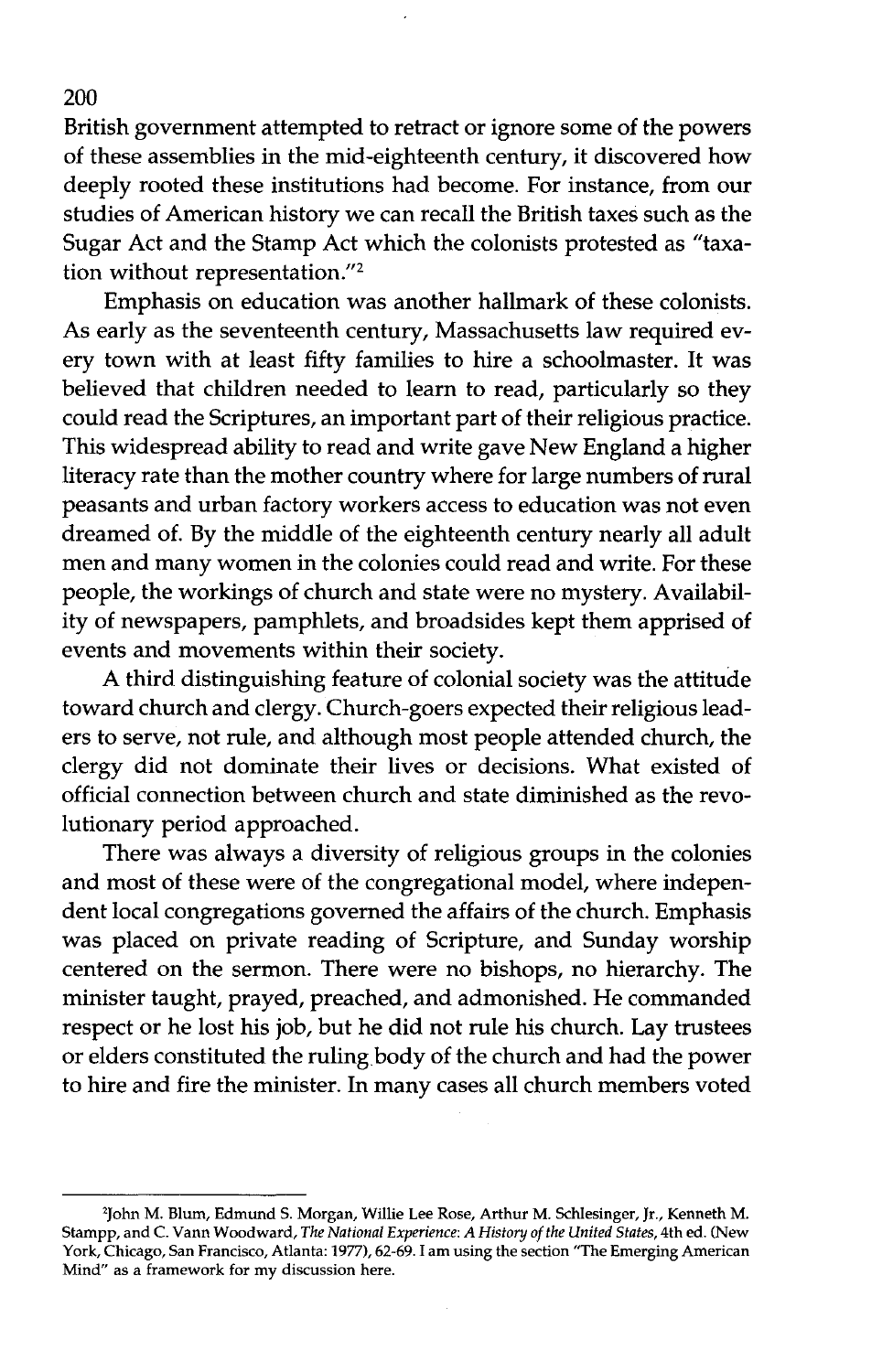on membership, censures, excommunications, and pardons. Even the Anglicans, an ordinarily hierarchial church, did not allow their clergy a great deal of power in the colonies. With no resident bishop, there was no ecclesiastical court, and local members controlled their churches.3

The position of women also separated colonial society from that of Europe. Seventeenth-century Puritan women had proprietary and contractual rights under colonial laws far exceeding their rights under English law. Even though they were excluded from office, they participated more fully in religious, economic, and political life than did women anywhere else in the contemporary world.4

Unfortunately, in the eighteenth century some of the social power of women decreased but still remained higher than that of European women. In *Democracy in America,* written in 1831, Alexis de Tocqueville noted, "In France, women commonly receive a reserved, retired, and almost conventual education, as they did in aristocratic times. But in America they are taught to be independent, to think for themselves, to speak with freedom, and to act on their own impulses."<sup>5</sup>

A mobile social structure and egalitarian creed also characterized this society. Most people worked for themselves as small farmers and believed in self-sufficiency and the possibility of continual progress. They looked suspiciously at anything that smacked of special privilege. We can sense this from Benjamin Franklin's 1782 piece, *Information to Those Who Would Remove to America,* written for a European audience. He warns:

Much less is it advisable for a Person to go thither, who has no other quality to recommend him but his Birth. In Europe it has indeed its Value; but it is a Commodity that cannot be carried to a worse Market than that of America, where people do not inquire concerning a Stranger, What is he? but, What can he do? ... The Husbandman is in honor there, and even the Mechanic, because their Employments are useful. The People have a saying, that God Almighty is himself a Mechanic, the greatest in the Universe; and he is respected and admired more for the Variety, Ingenuity, and Utility of his Handyworks, than for the Antiquity of his Family.6

<sup>&#</sup>x27;Ibid., 22, 63.

<sup>&#</sup>x27;E. Amanda Porterfield, *Maidens, Missionaries, and Mothers: American Women as Subjects and Objects of Religiousness* (Ann Arbor, Mich.: 1975),48,49.

<sup>&#</sup>x27;Alexis de TocqueviIIe, *Democracy in America,* quoted in Mary Ewens, *The Role of the Nun in Nineteenth Century America* (New York: 1978),3.

<sup>&#</sup>x27;Blum et aL, *The National Experience, 115.*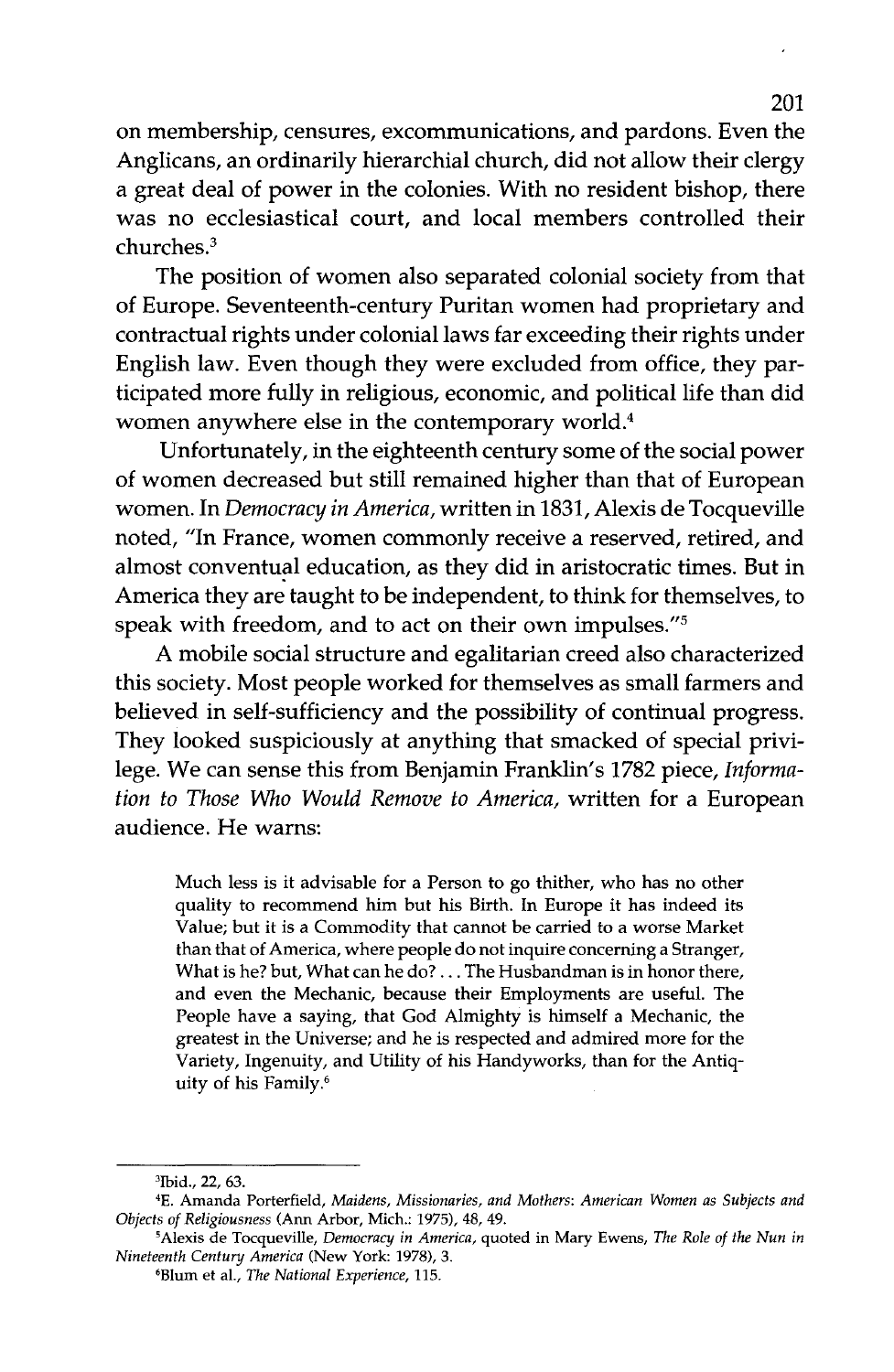Along with this attitude went a general confidence and optimism of the people in themselves and in the future of their society. From colonial days they had looked on themselves as "the New Israel", the "city on a hill," fleeing the corruption of Europe. By the late eighteenth century, they had reframed this self-definition to seeing themselves as "the workshop of liberty." The availability of land and seemingly boundless opportunity lent a flexibility and buoyancy to the society. The top of the social ladder was lower than in Europe and easier to reach but at the same time more difficult to hang on to, as we know from the changing fortunes of the Seton family.

Last, but extremely significant, was the impact of Enlightenment thought on this society. These ideas that were to change the course of world history originated in Europe but were applied in a unique way in these North American colonies that were to become the United States of America. Isaac Newton's discovery of "natural laws" which governed the physical world set off an explosion of new thought and theory. Intellectuals developed a tremendous confidence in the powers of human reason and eventually carne to redefine God, the world, and themselves. The English philosopher John Locke extended Newton's natural law approach to the interaction of people in society. The most important natural law, for Locke, was that no person should take away the life, liberty, or property of another. The role of government was to protect these "natural rights." If a government did not fulfill this role, it lost its reason for existence and deserved to be altered or overthrown by the people it governed.

While European philosophers articulated these ideas, the colonies became a laboratory for their implementation. These doctrines penetrated society widely. Clubs were formed to discuss them, and as they were disseminated they were enthusiastically embraced. Recall Elizabeth Seton's excited response to the works of Jean Jacques Rousseau during her young adulthood. The ideas and writings of these European philosophers were the foundational principles for dramatic changes that were already occurring during Elizabeth's youth.

From earliest times these thirteen colonies had been a mercantile venture. Building wealth through agriculture, manufacturing, and trade was their way of life. Philadelphia, New York, and Boston were the largest cities, each a cosmopolitan port with hundreds of merchant vessels annually making calls to deposit or load wares. A constant flow of immigrants testified to the promise and opportunity offered in these bustling colonies. As their economic fortunes grew, so did their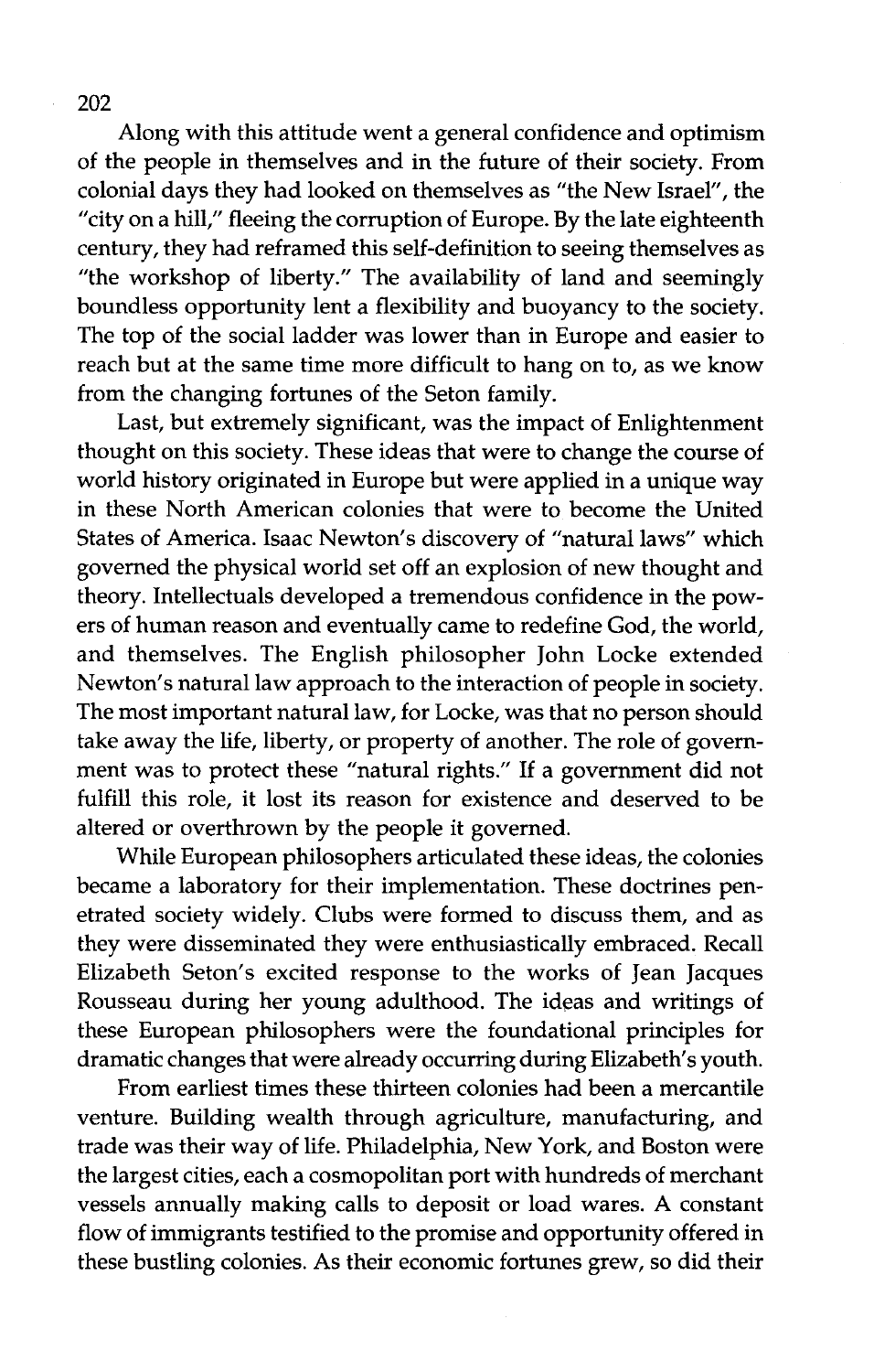conflicts with British economic policies that sought to restrict their trade and force them into specific functions in a global plan that included all British colonies. As early as the 1660s the mother country had trouble enforcing her mercantile system. The tensions ebbed and flowed over the next century until they erupted in revolt against British rule and the creation of an independent United States of America.

The decade following the revolution was one of both struggle and promise: struggle for recognition abroad; struggle to manage successfully the population growth and its accompanying demands on health care, education, and the infrastructure; and most importantly, struggle to rise above narrow economic and political visions.

But it was also a decade of promise. A climate of openness, enthusiasm, and toleration prevailed as the new nation, with a population approaching 4 million, strove to implement the philosophy it had articulated in its Declaration of Independence. New constitutions were drafted in the states, most including a bill of rights. Property qualifications for voting and holding office were lowered and a spirit of inclusion and acceptance prevailed.

It was in this decade that Elizabeth Seton grew up experiencing all the excitement, growth, and challenge of a new nation being born. New York was a city at the heart of the nation. With a population close to 30,000, it was second only to Philadelphia in size. Because of its strategic position it had been occupied by the British during the course of the Revolutionary War, the military being withdrawn only in 1783 with the signing of the Treaty of Paris. So, for the first nine years of her life, Elizabeth Seton lived under the shadow of the world's greatest army.

Being a port city, New York's fortunes suffered when the British enacted harsh economic reprisals after the revolution. Its citizens, like those of other cities, also experienced the constant threat of epidemics. Diseases which were of most concern were tuberculosis, malaria, influenza, and the most dreaded, yellow fever. There were outbreaks ofthe latter in 1791, 1793, and 1795. Doctor Richard Bayley, Elizabeth's father and active in public health campaigns, took a leading role in the fight to combat this disease and the conditions that fostered it.? But New York was also caught up in the excitement of the new nation. In 1789 George Washington arrived amid public acclamation to be inau-

<sup>&</sup>lt;sup>7</sup>Annabelle M. Melville, *Elizabeth Bayley Seton, 1774-1821* (St. Paul, Minnesota: 1976), 34-36.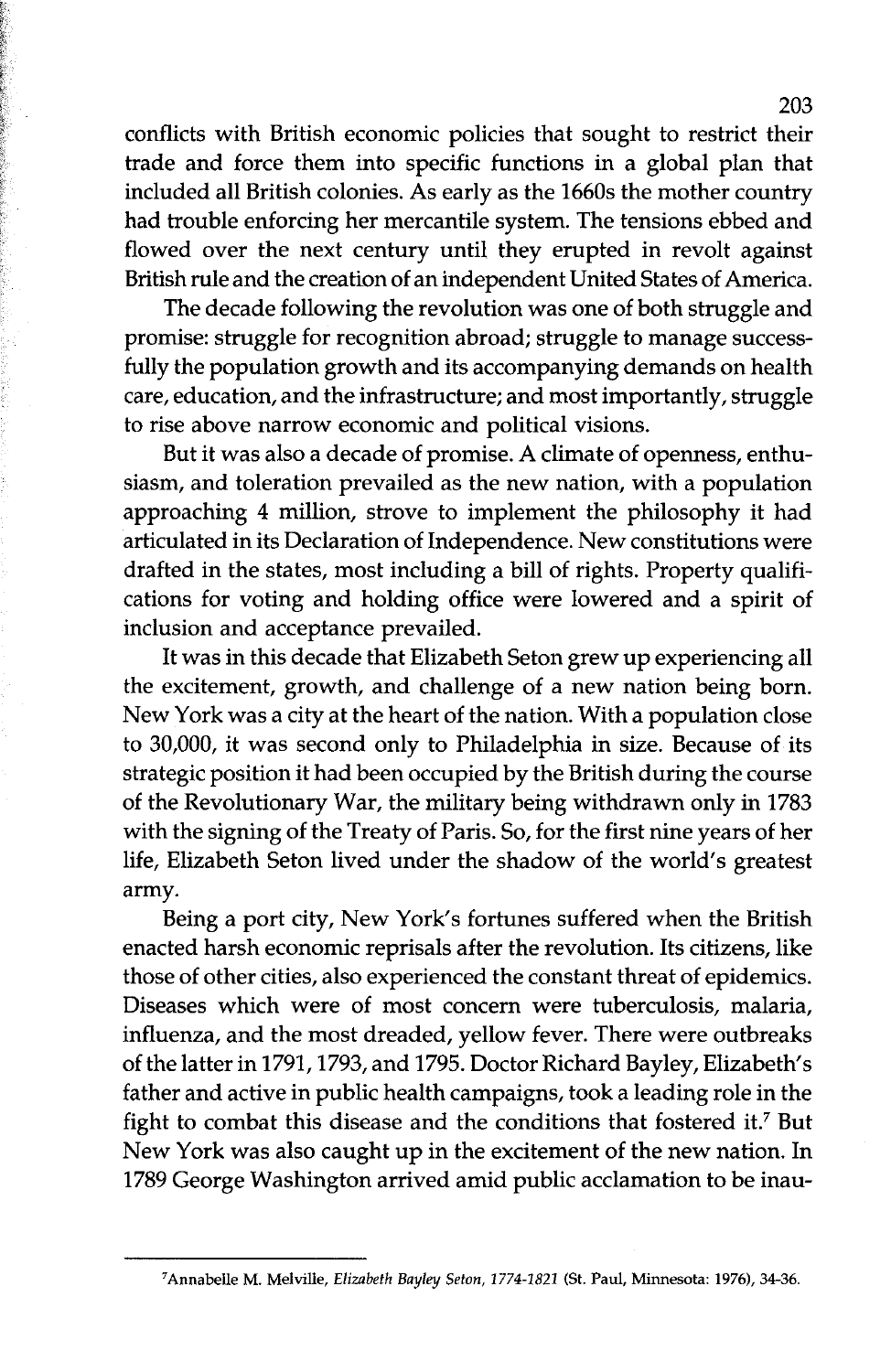gurated as the first president under the new federal constitution. Just two years later Elizabeth, then a young woman of eighteen, met the well-educated and cosmopolitan William Magee Seton of the prominent merchant and shipping family.

It was also in this decade following the revolution that the Roman Catholic Church began to take its place as a recognized entity in this country. Throughout the colonial period Roman Catholics had been a persecuted minority constituting less than 1 percent of the population. Strong hatred, distrust, and fear of Catholics had been imported from Europe by the Protestant majority. These attitudes were spawned from centuries of political and religious hostility and the forces of change in Europe that rebelled against the old, established institutions.

Penal laws threatening Catholics who openly practiced their religion were on the books in most of the colonies. Although a handful of Jesuits served as circuit riders to provide mass and the sacraments in private homes, the majority of Catholic immigrants during the colonial period gave up the practice of their religion. This resulted from the difficulty of practicing their faith as well as the social, economic, and political repercussions.

With the new climate of the 1780s Catholics' status changed. The new state constitutions abolished established churches. For instance, in New York the Anglican Church was disestablished in 1784, and all religious bodies became eligible for legal incorporation. At the same time New York City's anti-priest statute was repealed, and Charles Whelan arrived as the city's first resident priest. The congregation, numbering about 500, was for the most part poor Irish but also included foreign diplomats and businessmen. They met in a small building near the North River until 1786 when Saint Peter's church opened with a board of trustees composed of all laymen.<sup>8</sup>

In this new time John Carroll emerged to offer leadership to the Catholic community. He organized the clergy, sent a report on the status of the Church to Rome, and ultimately was elected the first bishop in the United States, being installed in 1789, the same year George Washington was elected president of the country.

This ecclesiastic's presence dominated the Church from the early 1780s until his death in 1815. Having experienced a Jesuit education in

BJames Hennesey, s. J., *American Catholics; A History of the Roman Catholic Community in the United States* (New York and Oxford; 1981), 75.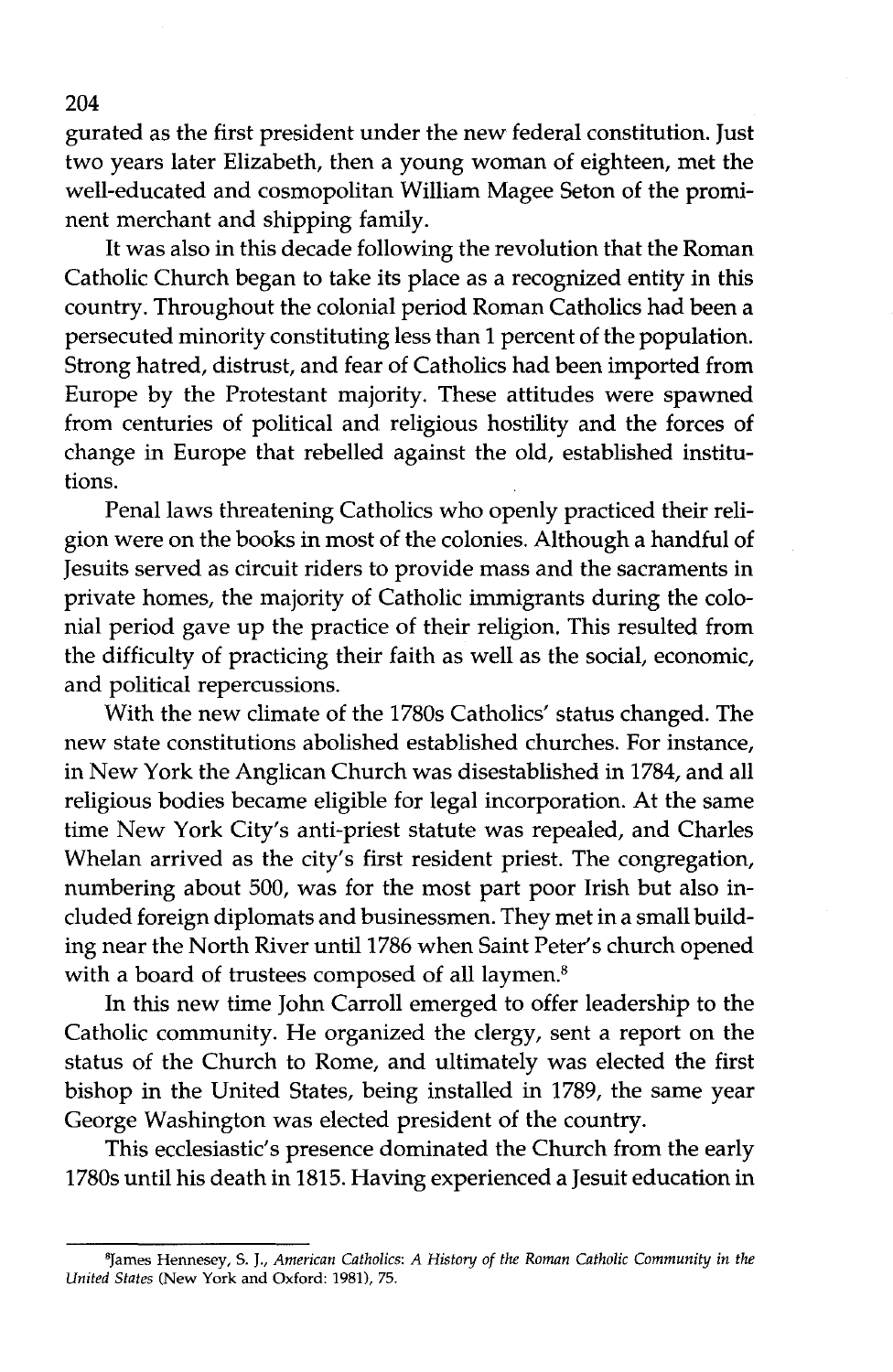Europe and subsequently joining the order, he embodied classical humanism and represented a kind of Catholic Enlightenment in his person. Carroll advocated a constitutional and conciliar structure for the Church, supported the rights of individual and conscience in society, and held a deep appreciation for American pluralism and denominationalism.9 This pioneer enthusiastically accepted the concept of separation of church and state and embraced an open hearted ecumenism. He had a strong sense of community spirit and openness to social and cultural engagement. For instance, he was active on the board of two secular colleges, played a leading role in the founding of the Library Company of Baltimore, the Maryland Society for Promoting Useful Knowledge, the Humane Impartial Society for the relief of indigent women, and the Baltimore General Dispensary. He stressed the dignity of the laity and the importance of their participation in the Church. This American citizen and Catholic bishop was sensitive to the need for the American Church to maintain a measure of autonomy in its relationship with the Holy See and was successful in achieving a balance that was acceptable to both Rome and U. S. Catholics.<sup>10</sup>

Carroll was an ardent patriot and booster and often praised the virtues of the religious climate in the new nation. In 1785 he wrote to the cardinal prefect of the Congregation for the Propagation of the Faith, "Indeed, I truly believe that such solid foundations of Religion can be laid in these American States, that the most flourishing portion of the Church, with great comfort to the Holy See, may one day be found here."<sup>11</sup>

In his early years, Carroll supported the use of a vernacular liturgy and the translation of the Bible into the vernacular. He proposed the formation of a national body of clergy authorized to nominate bishops, and he respected the lay trustee system that was in prevalent use in Catholic parishes.

Catholics of this period followed the congregational model of church which most of their Protestant neighbors practiced. The atmosphere and usually the incorporation laws favored this.12 Under it the

<sup>&#</sup>x27;Patrick W. Carey, "American Catholic Religious Thought: An Historical Review," *U.S. Catholic Historian* 4, no. 2 (1985):125, 126; Christopher Kauffman, *Tradition and Transformation in Catholic Culture: The Priests of Saint Sulpice in the United States from* 1791 *to the Present* (New York: 1988),97.

l"Thomas W. Spalding, c.F.X., "The Maryland Tradition," *U.S. Catholic Historian* 8, no. 4 (Fall, 1989):52-54.

<sup>&</sup>lt;sup>11</sup>Ibid., 52.

<sup>12</sup>Kauffman, *Tradition and Transformation, 94.*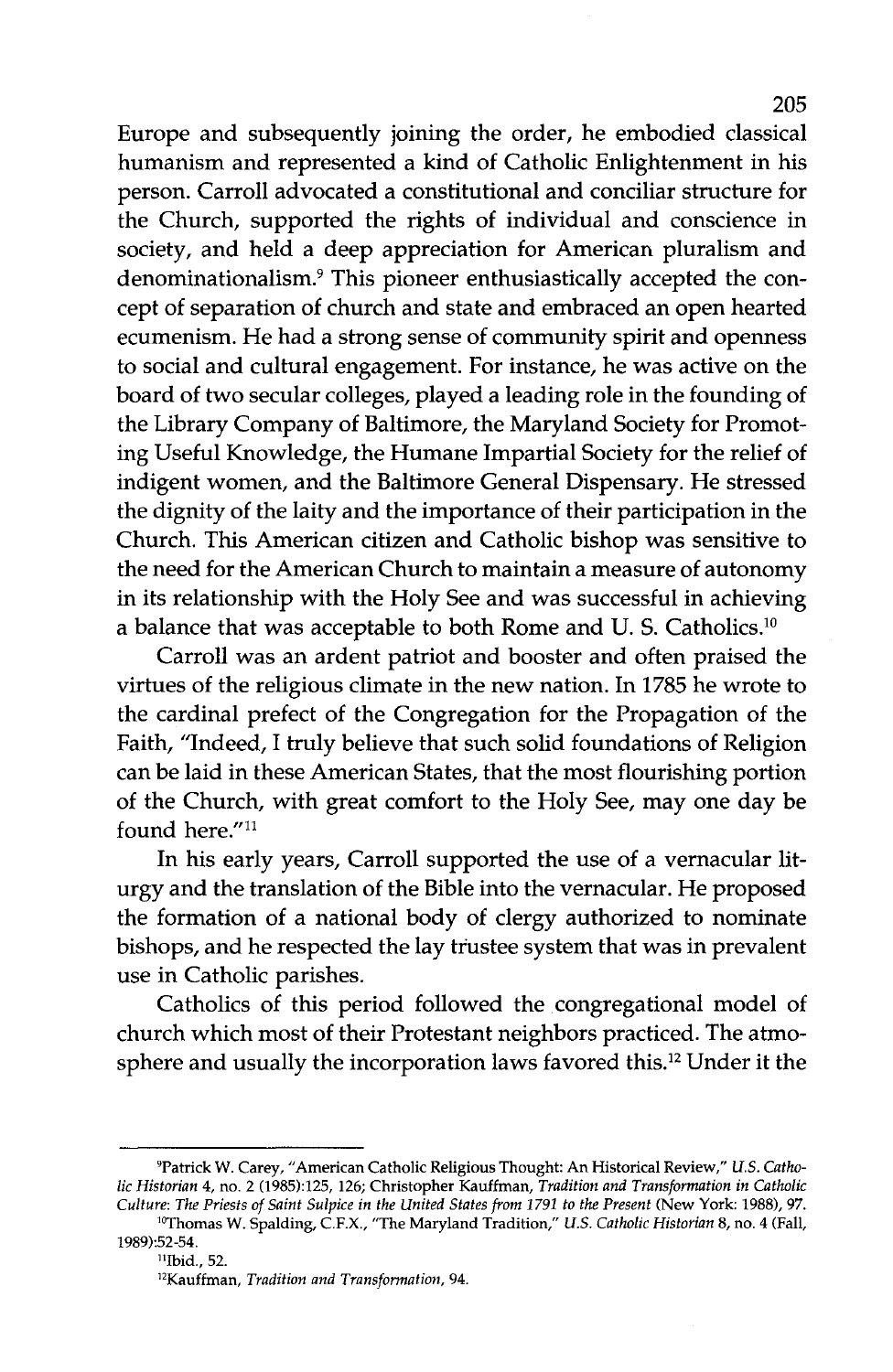laity purchased property and built a church without a resident priest. Parish congregations held title to the property, which was administered by trustees elected by the parish members. As long as congregations were satisfied with the priests assigned to their parish, there was no conflict between congregation and pastor or congregation and bishop. But this system led to some major disputes within the early Church where the lay trustees challenged the authority of the local priest as well as Bishop John Carroll himself. There were even instances where Carroll was forcibly expelled from churches during these disputes.

Other tensions within the newly established Church arose from antagonisms among different national groups and the uneven quality of foreign priests. One of Carroll's priorities was the fostering of a national clergy to offset these difficulties.<sup>13</sup> Hence, the founding of Georgetown and Saint Mary's in Baltimore in the early 1790s.

When John Carroll assumed his new office in 1790, his diocese encompassed the entire nation, from the Atlantic seaboard to the Mississippi River, from Massachusetts to Georgia. It is estimated that there were 30,000 Catholics and thirty-five priests, residing primarily in Maryland and Pennsylvania. He chose as his episcopal see Baltimore, a city one-fourth the size of New York. It was a charming seaport that serviced the plantation economy of the south. This choice reflected the fact that Maryland had long been the center of the Catholic community.

The "Catholic aristocracy" resided in Maryland. John Carroll, a native of the state and a member of one of the most distinguished, oldline Catholic families, enhanced Baltimore's status by choosing it. Solid, stately, and aristocratic in appearance and operation, the Catholic Church of Baltimore was, at this time, the "crown jewel" of Catholicism in these United States of America. And it was, of course, to this Catholic center that Elizabeth Seton would be drawn in her search for peace, acceptance, and security. It was here that she was to discern the next steps on her journey that resulted in important developments for the growing Church.

<sup>13</sup>Jay P. Dolan, *The American Catholic Experience: A History From Colonial Times* to *the Present* (Garden City, New York: 1985),73-91.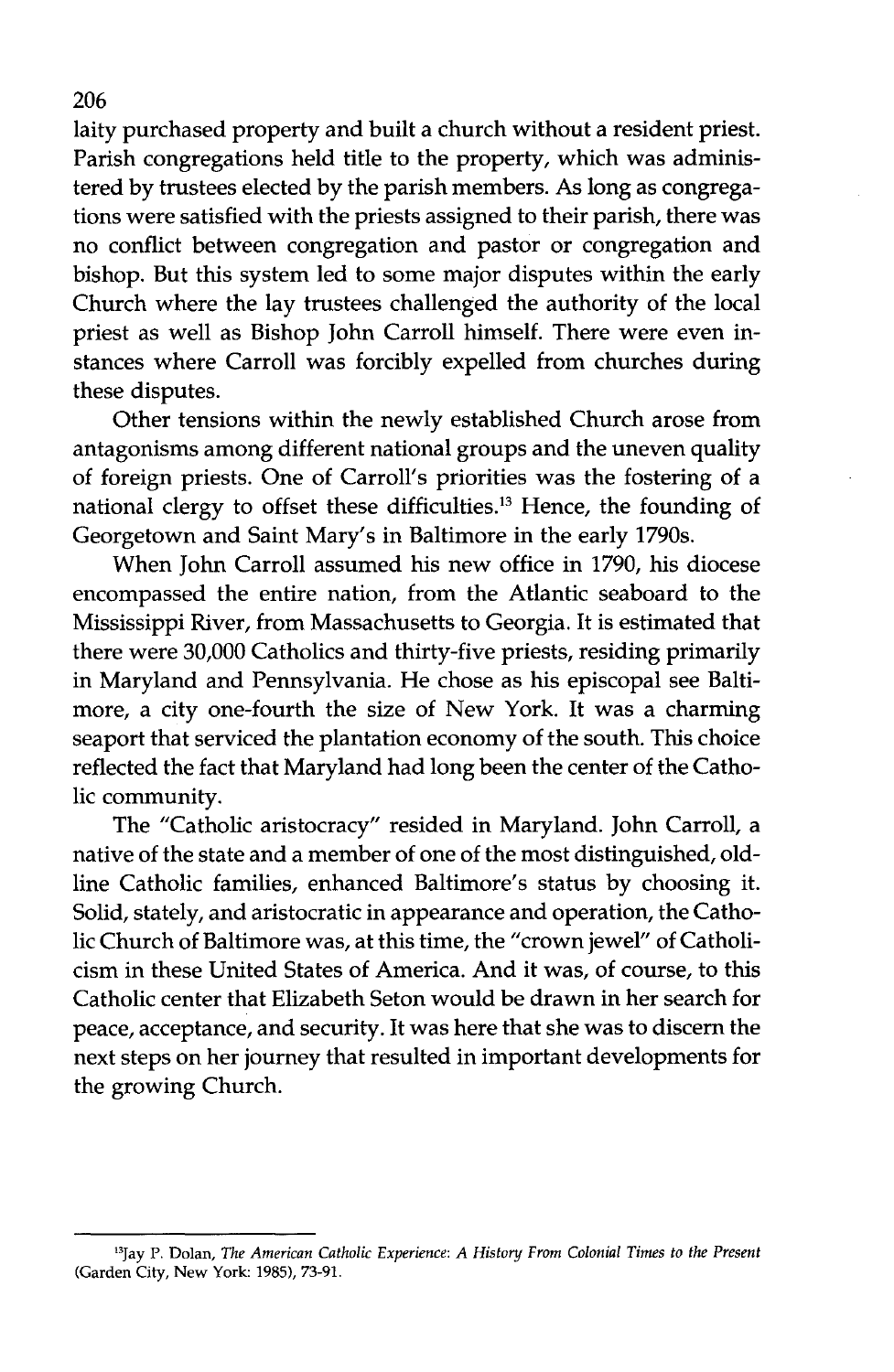## **Part 2: The Early Years of the Sisters of Charity**

When Elizabeth Seton moved from New York in 1808 she was leaving a city where the Roman Catholic Church had experienced a stormy path in its early years. Trustee battles between clergy and bishop were coupled with local prejudices toward the largely immigrant make-up of the congregation. As she arrived in Baltimore she came into contact with a very different Church. Here Roman Catholic clergy were highly regarded, and Catholic laity were educated and successful. Saint Mary's Seminary in Baltimore and Georgetown Academy in Washington, D.C., had been in operation for over fifteen years and were respected institutions of higher learning. John Carroll was esteemed in religious and secular circles for his learning, ideas, and leadership role.

This was the Church, and this was the circle of people who welcomed Elizabeth and her family to their new home on the feast of Corpus Christi as the chapel at Saint Mary's was being dedicated. In her journal for Cecilia Seton Elizabeth exudes, "human nature could scarcely bear it—your imagination can never conceive the Splendor--Glory of the Scene all I have told you of Florence is a Shadow-after Mass-I was in the arms of the loveliest woman you ever beheld Mr. D's sister-surrounded by so many caresses and blessings-all my wonder is how I got thro' it the darlings confounded with wonder and delight."14 As the new Baltimore residents became settled, Elizabeth continued to revel in her new surroundings. Through her friendship with John Carroll, she became acquainted with the leading Catholic families, the Pattersons, Catons, Harpers, and Barrys among them.15

Another longstanding friend and resource was Samuel Cooper. Elizabeth made his acquaintance shortly after her arrival in Baltimore. She had been aware of this prominent Philadelphia merchant's conversion in 1807 and had referred to him in a letter to Philip Filicchi as a man of "great intellectual attainments." "He is of a family and fortune and it therefore makes a great noise," she commented.16 Cooper was in Baltimore at the time, contemplating entering a seminary. Within a few months of Mrs. Seton's arrival, he offered to furnish

*<sup>&</sup>quot;Elizabeth Seton: Selected Writings,* ed. Ellin Kelly and Annabelle Melville (New York and Mahwah: 1987), 235.

<sup>15</sup>Melville, *Elizabeth Bayley Seton, 180-81.* 16Ibid., 181-82.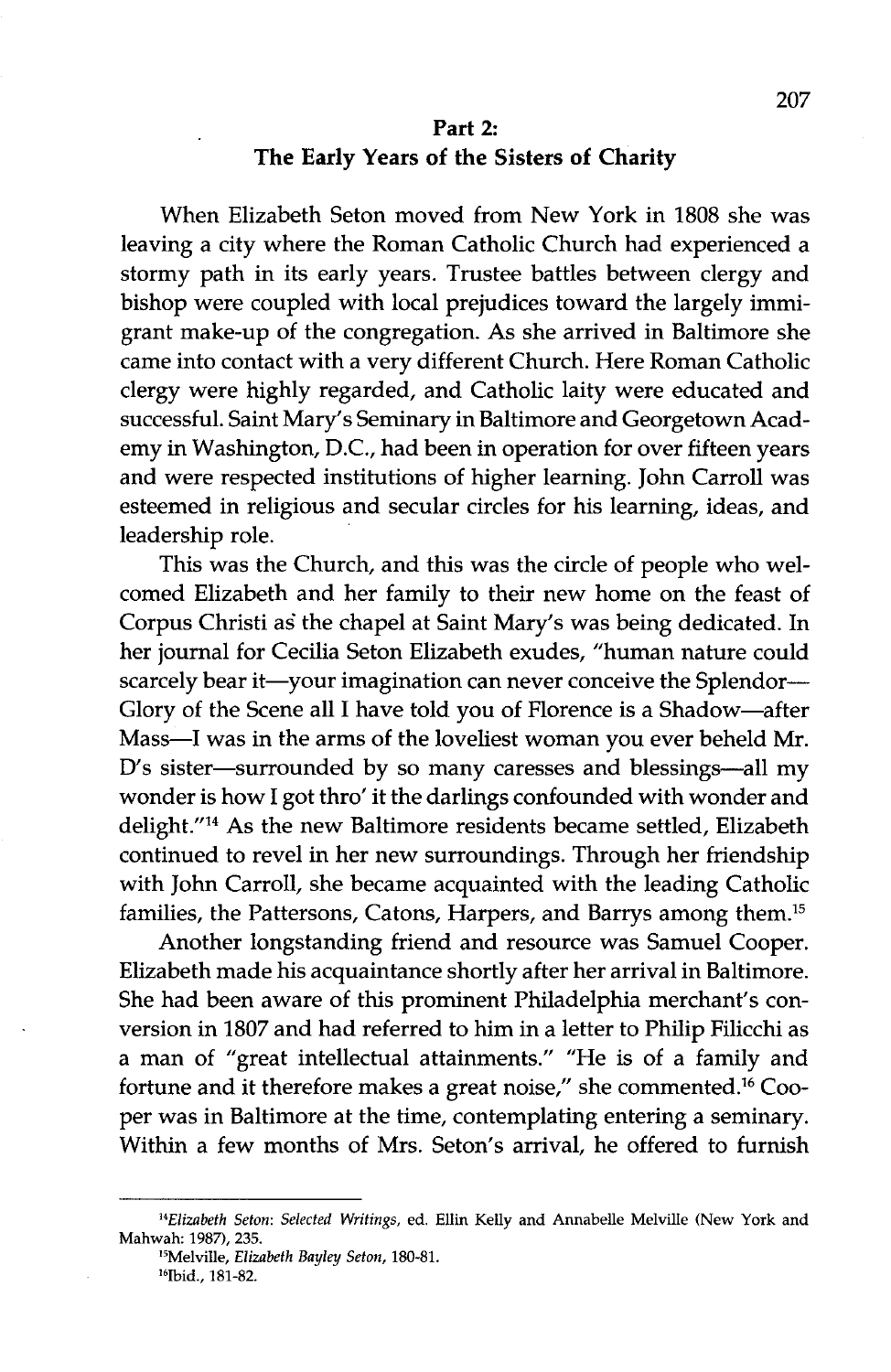\$10,000 in support of education for Catholic girls. This donation was channeled to the purchase of the Emmitsburg property which became the home of Saint Joseph's Academy and of the nascent religious community. Cooper's generosity continued as he offered sustenance to the community during their struggling beginning days at Emmitsburg and continued to be a friend to those in the valley in subsequent years.

Cooper's interest in supporting education for Catholic young women was not unique. For John Carroll, education had been a priority from the beginning of his episcopate. He had established Georgetown Academy as early as 1791 and that same year welcomed the Sulpician priests to the United States to establish Saint Mary's Seminary. He was equally interested in women's education. The bishop had been disappointed in the Carmelite nuns' lack of interest in opening a school in the 1790s. His correspondence with Elizabeth Seton, even before she came to Baltimore, indicates his support for her plans to open a girl's school.

Friendship and assistance from these wealthy and prominent people were an important ingredient in Elizabeth's success when she began her new venture in the Maryland countryside. The community did not achieve financial stability easily. The first winter in Emmitsburg, before the boarding school opened, was a hard one. Suggestions were made for a begging tour or a letter writing campaign to raise funds. The sisters augmented their resources by sewing for the students and priests at Mount Saint Mary'S. It was only when boarders, some from the families mentioned above, began to come that matters were gradually alleviated.<sup>17</sup>

When Saint Joseph's Academy did open in 1810, it became a training ground to prepare young women to take their proper place in society. Although Mother Seton's hope, as she expressed it to Antonio Filicchi "was [for the school] to have been a nursery only for our Saviours [sic] poor country children, but it seems it is to be the means of forming city girls to Faith and piety as wives and mothers."ls Catholic families from around the country sent their daughters. In addition, Protestant girls whose parents were seeking to prepare them for their role as "moral guardians," always made up a percentage of the enrollment.

<sup>&</sup>quot;Ibid., 273-74.

<sup>&</sup>quot;Kelly-Melville, *Selected Writings, 287.*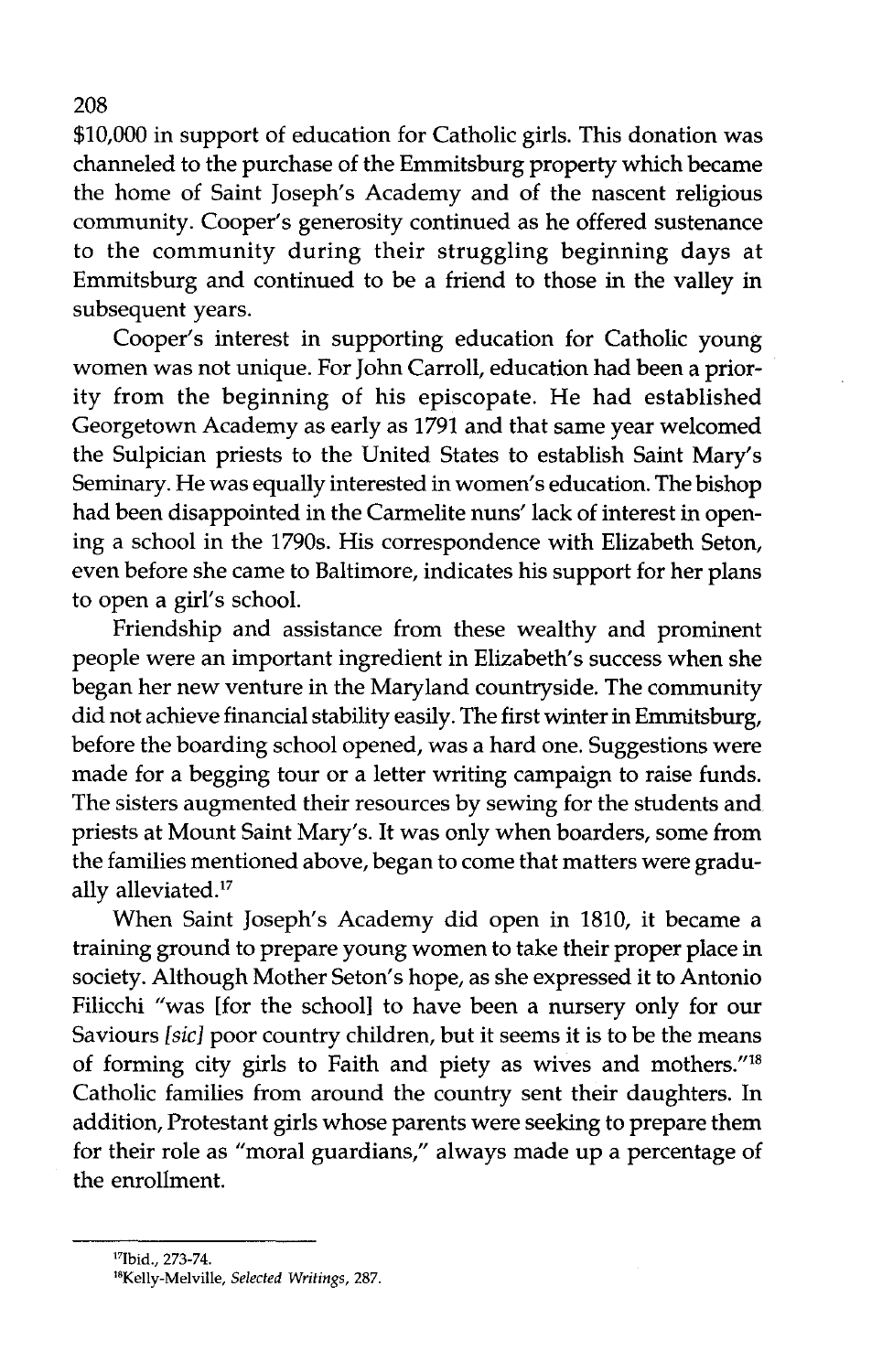During this period the private home was the cradle of education and the woman's responsibility was central. In this "age of domesticity," the female was seen as morally superior and expected to be the guardian of her family in the realm of value formation, rearing the children and instructing them in the religious as well as the secular sphere. The promotion of women's education was part of the pursuit of this goal.<sup>19</sup>

The curriculum at Saint Joseph's included secular subjects and offered instruction in appreciations and skills found in any finishing school, but its overall complexion was spiritual and religious. "The principal part," stated Father John Baptist David, one of the early superiors, "is to form the tender minds of the pupils to piety and sound morals."<sup>20</sup> Elizabeth herself told her students, "Your little Mother, my darlings, does not come to teach you how to be good nuns or Sisters of Charity, but rather I would wish to fit you for that world in which you are destined to live: to teach you how to be good . . . mothers of families."21

The Academy was not the only educational endeavor in Saint Joseph's Valley. As indicated earlier, Elizabeth Seton had a desire to serve "poor country children." Day students were always part of the school in Emmitsburg. "Saint Joseph's Class" was set up to receive orphans and those making partial tuition payment. Opportunities for private instruction were made available for the more talented of this group.22

By June, 1811, Elizabeth was able to write to Antonio Filicchi, "Our success in having obtained the confidence of so many respectable parents who have committed the whole charge of their children to us to the number of about fifty, besides poor children who have not means of education, has enabled us to get on well without debt or embarrassment, and I hope our Adored [sic] has already done a great deal through our establishment."23

In addition, Elizabeth and the other sisters taught catechism to children of the parish on Sundays. After mass at Saint Mary's Mountain, Elizabeth would seat herself on a small rock near her beloved

I'Dolan, *The American Catholic Experience, 243.*

<sup>2°</sup>Melville, *Elizabeth Bayley Seton, 275.*

<sup>21</sup>Dirvin, *Mrs. Seton, 356.*

<sup>&</sup>quot;Melville, *Elizabeth Bayley Seton, 288.*

<sup>&</sup>quot;Elizabeth Seton to Antonio Filicchi, 24 June 1811, from Emmitsburg, quoted in *Numerous Choirs: A Chronicle of Elizabeth Bayley Seton and Her Spiritual Daughters,* ed. Ellin M. Kelly, 1: *The Seton Years* 1774-1821 (Evansville, Indiana: 1981), 150.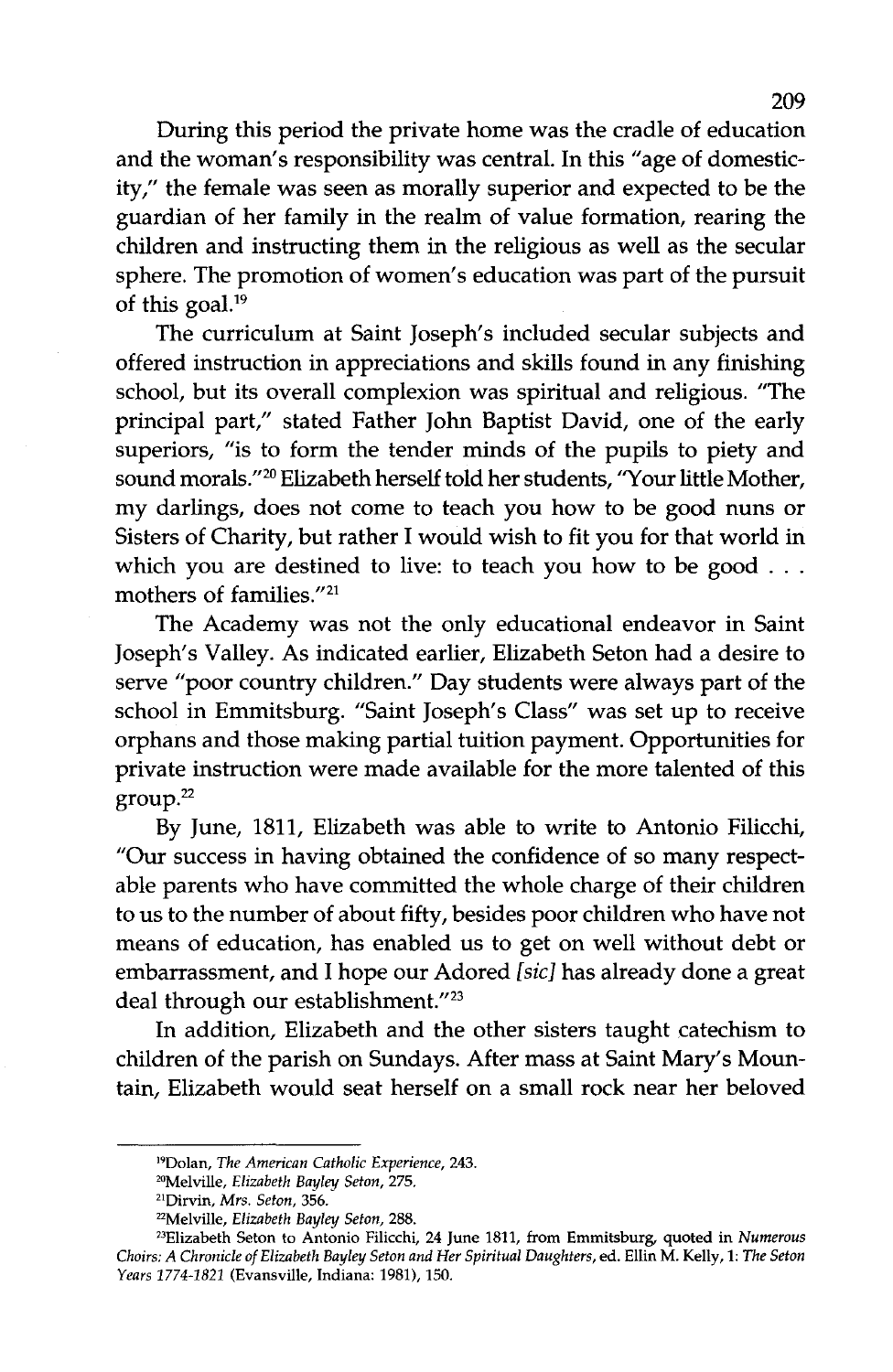grotto. Here the young Christians would assemble around her for instruction. She relates to her dear friend Simon Brute, "So many of our mountain children and poor, good Blacks came today for first communion instructions ... and I have all the Blacks ... all the blacks for my share to instruct-exellentissimo!"<sup>24</sup>

Boarders, orphans, and day pupils received their education at the hands of priests from Mount Saint Mary's, a few lay women and the sisters. Mother Seton was at the head of the school with Kitty Mullen in charge of discipline. Other school sisters were Cecilia O'Conway, Fanny Jordan, Margaret George, and Elizabeth Boyle. Who were these women who were partners with Elizabeth during these foundational years? A look at the background of some of these early members of the Sisters of Charity offers a profile of a group of educated American women, well prepared to take on the task of conducting a school and of becoming the backbone of the first American religious congregation.

Cecilia O'Conway was the first of Elizabeth Seton's coworkers. Born in Baltimore, this young woman of twenty had been raised in New Orleans, Havana, and Philadelphia. Her father was a linguist, translator, and teacher of foreign languages, and Cecilia had the benefit of a finished education in Ursuline convents in several of the cities in which she had resided. This pioneer teacher was able to give instruction in French, Spanish, and Italian in the school. She served on the first council set up to assist with the governance of the new community and acted for a time as treasurer at Saint Joseph's before going to New York in 1817 as a member of the group who opened Saint Patrick's Orphanage.25

Elizabeth and Cecilia enjoyed a mutual love, and when the latter went to New York, she received endearing letters from her spiritual mother. In one, Elizabeth addresses her, "My loved and dear a thousand times dear Cecilia ... Oh how my heart would long to meet yours if he would will it so, but at least our souls are inseparable in him."26 And in another she tells her of her prayer, "My Cecil *[sid* is in you my God I find her in you. Every moment she will be serving and loving you with me" and then continues by addressing Cecilia, "the only fear

<sup>&</sup>quot;Joseph 1. Dirvin, C. M., *The Soul of Elizabeth Seton: A Spiritual Portrait* (San Francisco: 1990), 132; Kelly-Melville, *Selected Writings, 316.*

<sup>&</sup>quot;Melville, *Elizabeth Bayley Seton,* 276, 328.

<sup>&</sup>quot;Kelly-Melville, *Selected Writings, 302.*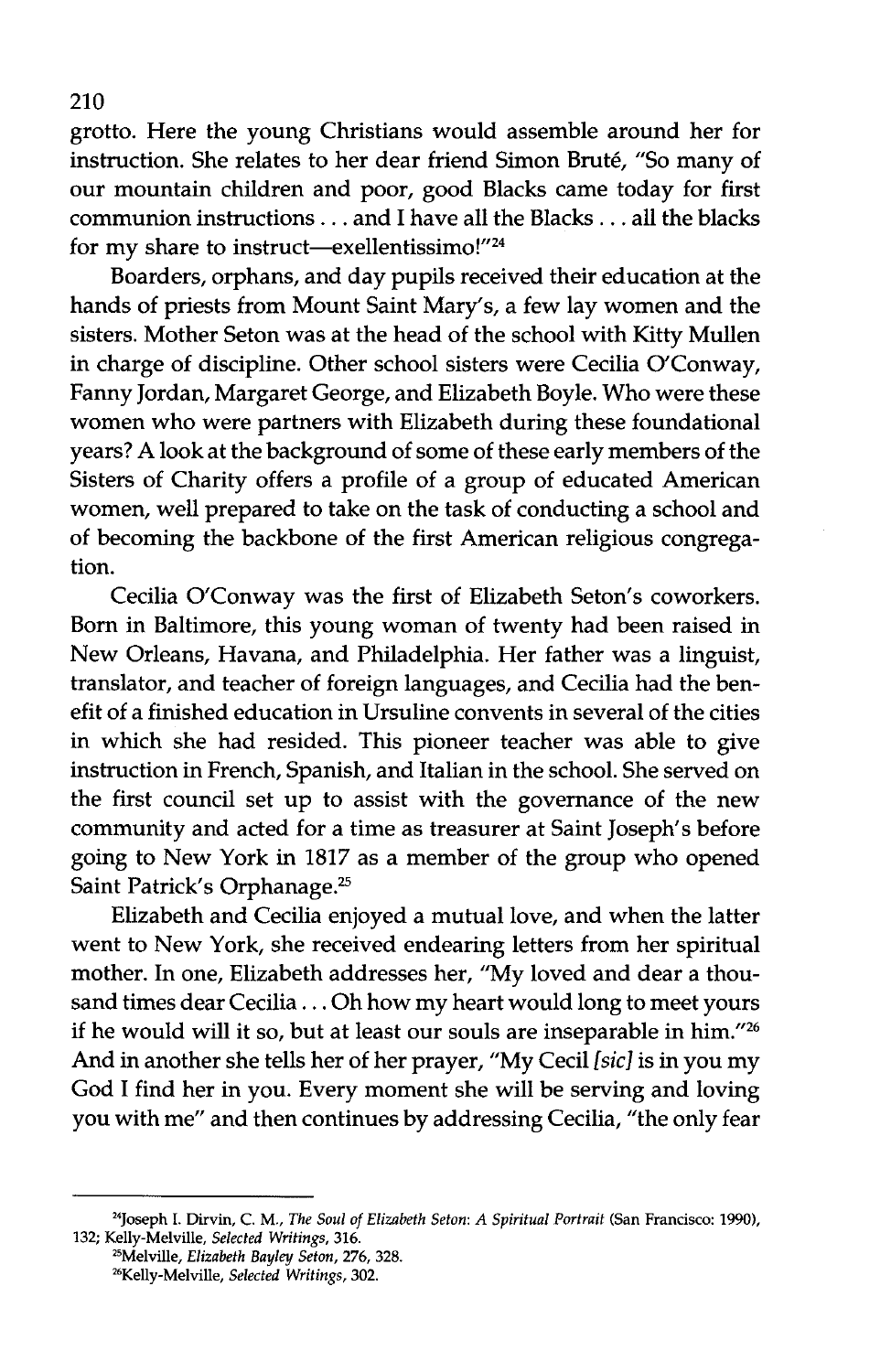I have is that you will let the old string pull too hard for solitude and silence, but look to the Kingdom of souls . . . this not a country my dear one for Solitude and Silence, but of warfare and crucifixion."27

Maria Murphy, the second member of the community is described as "possessed of a singular sweetness of disposition and of great personal charms, she beheld a bright prospect before herin the world."28 Another, Mary Ann Butler, is characterized as "pious, talented, and devoted ... <sup>a</sup> most useful member of the rising community.... She was by nature a poet and a painter." Sometimes she would paint little pious designs for the school children to inspire them with devotion or as a reward for some good act performed.<sup>29</sup> These early sisters were dear friends and supports to both Elizabeth and her children. Susan Clossy accompanied Elizabeth when they made the trip to Baltimore in a futile attempt to restore Cecilia Seton's life. When Susan went on mission, Elizabeth wrote to Julia Scott, "There is one of the sweetest souls gone to Philadelphia from this house who has loved my very heart and been more than an own Sister to me since I have been here. She even slept always behind my curtain and has nursed Cecilia, Harriet, Anna, William and Rebecca through all their sufferings with unconquerable tenderness. . . . If you ever wish to find a piece of myself it will be in this dear Susan Clossy."30

Women seeking to enter the new community came from around the country; this first native community was truly a national project. Priests from various cities and states encouraged women they were directing to join Mrs. Seton in her new endeavor. Men like Anthony Kohlmann, John Moranville, William Dubourg, John Baptist David, and Pierre Babade sent a steady stream of applicants to Saint Joseph's Valley.

Rose White, Elizabeth Boyle, and Margaret George, among others, were well educated women who "had bright prospects in the world." Some were widows, some converts; some were native born, some immigrant. Whatever their background, they had experienced the free and open atmosphere of the United States and were products of the values and hopes of the new nation. Some entered over the

<sup>&#</sup>x27;'Ibid., 298.

<sup>&</sup>quot;[Anonymous), *Rev. Simon Gabriel Brute In His Connection With the Community. 1812-1839* (1886),5.

<sup>&</sup>lt;sup>29</sup>Ibid., 253.

<sup>&</sup>lt;sup>30</sup>Elizabeth Seton to Julia Scott, 1 December 1814, from Emmitsburg, quoted in Letters of Mother *Seton to Mrs. Julianna Scott,* ed. Joseph B. Code (New York: 1960),240-41.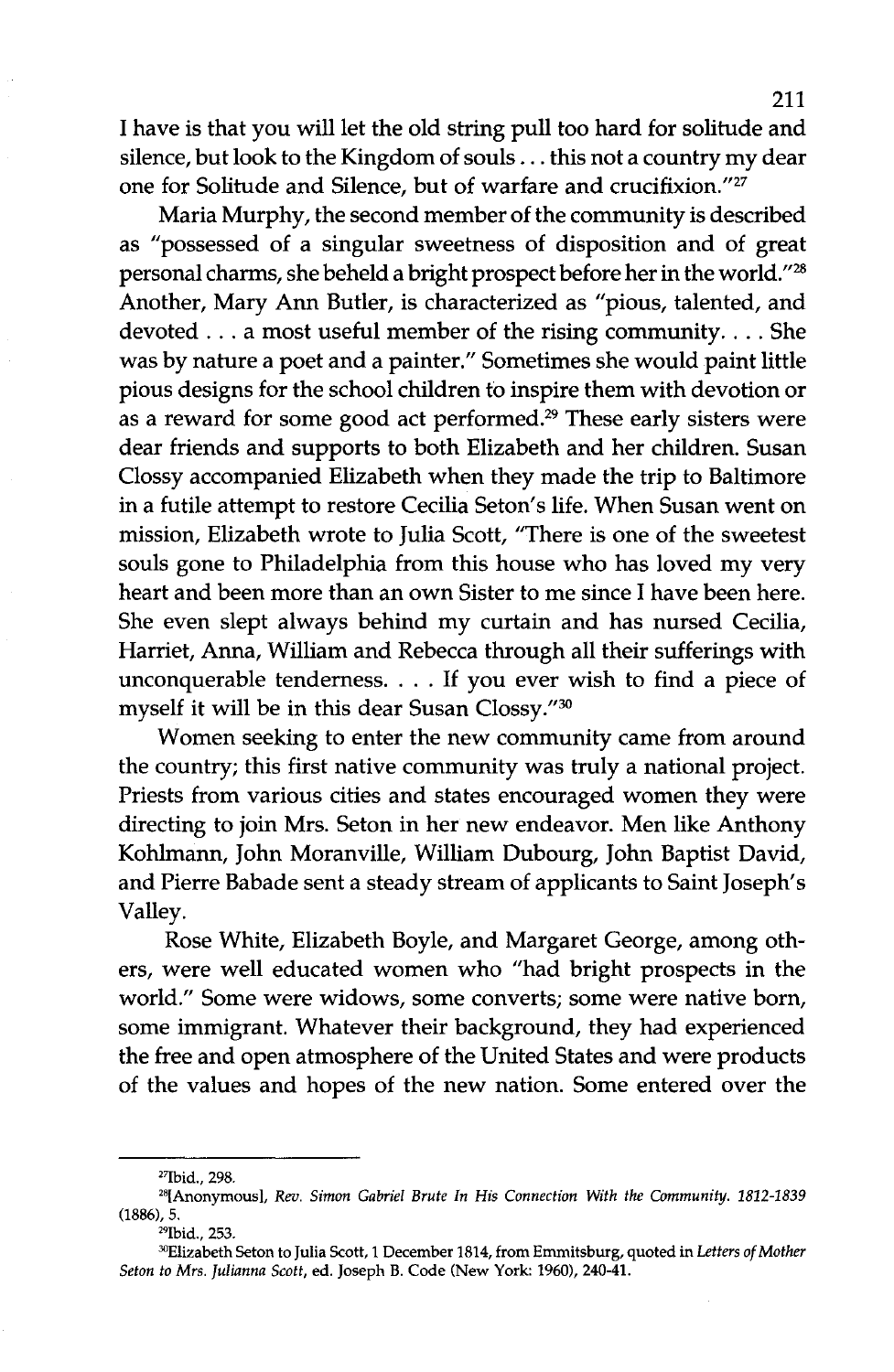protests of family and friends; all brought a plentiful supply of resolve and talent to the Sisters of Charity. And all assumed important roles in the school as well as in the formation of the community.

The Constitutions adopted by these religious were straightforward and serviceable to their needs. Taking the rule of the French Daughters of Charity, they made changes appropriate to their circumstances. Importantly, they recognized the need for flexibility. Their document stated: "There will also be adopted such modifications in the Rules as the difference of country, habit, customs, and manners may require."31 But the spirit of the rule was true to Saint Vincent's original. Charity was the principal aim of the institute. The sisters were to cherish and respect one another, and their spiritual exercises, while important, should not prevent them from being available to people in need.

Their lives as Sisters of Charity put them in contact with the larger society on a consistent basis. Their little chapel in the Stone House was open from the start to villagers who worshiped with them. Visits to the sick and the poor in the neighborhood were a continual part of their routine. Teaching, travel to the missions, and dealing with the trustees of the institutions they staffed kept them aware of and sensitive to the happenings in society. All had experienced the problems of physical hardship, disease, homelessness, violence, and discrimination.

As managers as well as ministers, they became accustomed to asserting themselves and holding their own in a culture that did not always accept or appreciate them. When Margaret George opened the mission in Frederick, she wrote to the motherhouse describing the situation, "Never before last Thursday night did I feel so like a Sister of Charity who had made a vow of poverty . . . we are in want of nothing essential; true, we might have a little more covering for our beds to save us from the wind and cold, for our humble dwelling is very airy!"32 When the school opened the sisters immediately faced opposition from the Lutheran minister. He warned his flock of the danger they were in from the "female wolves" and exhorted them not to expose the "innocent Lambs to the ferocious creatures the nuns."33

*<sup>31</sup>Constitutions of the Sisters of Charity in the United States of America,* cited in Kelly, *Numerous Choirs, 268.*

<sup>32[</sup>Anonymous] *Mother Rose White* (Emmitsburg, Maryland: 1936), 116.

<sup>33</sup>Judith Metz, S. C, and Virginia Wiltse, *Sister Margaret Cecilia George: A Biography* (Mount St. Joseph, Ohio: 1989), 28.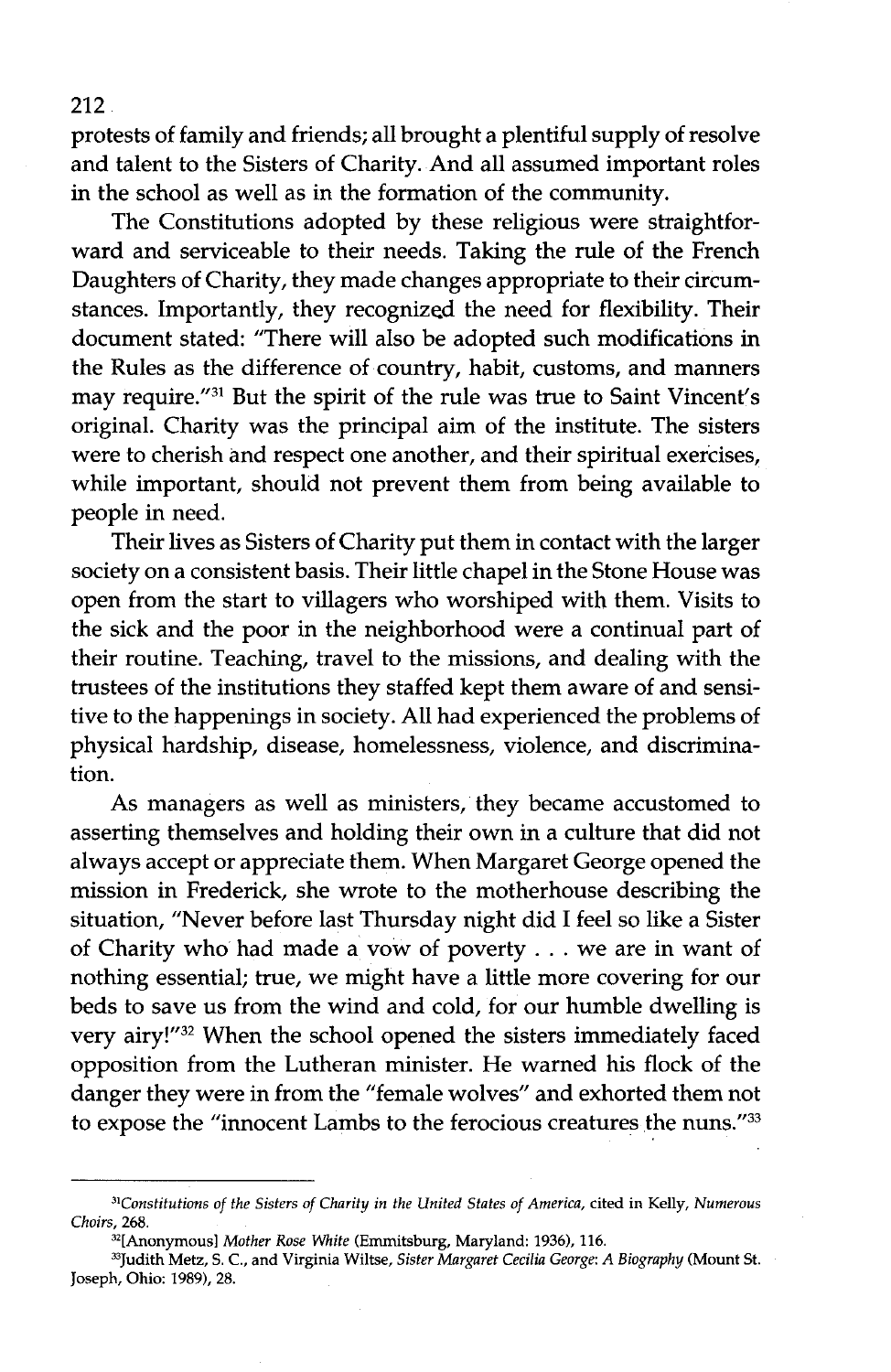Problems were not always with "outsiders." A letter of Elizabeth Boyle to the trustees of the Philadelphia Asylum points out not only some of the issues which the sisters faced but also the strength with which they were able to represent their position. After addressing criticism against her for dismissing the day scholars, she defends the work of the sisters by stating to the trustees:

Permit me to make known to you that I understand it is thought there are too many sisters here for the service of such a small number of children, if you can get a smaller number of persons who will use more economy, and be less expense to you than we are, to do what we do, you surely know you are at full liberty, we can quickly withdraw; but for me, to see my sisters [sic] days, rendered so unhappy here, by these painful and unmerited reflections, is out of the question; they must either cease or we must withdraw.34

The community built by Elizabeth Seton and her companions was one which represented a respected tradition in the Church and which answered the needs of the nation. In reflecting on the lives of the foundress and her Sister of Charity companions, it becomes apparent that they not only met the needs of the nation but represented in their persons many of the characteristics of that nation and the values of Enlightenment Catholicism that permeated their age. We can look at Elizabeth's struggles to hold her own and represent the sisters' interests to William DuBourg and John David, the first two priest-superiors. We can appreciate the openness, the social and cultural engagement that was part of the community's orientation. Examples of this can be seen in their insistence on accepting Protestant students or in Elizabeth's delight in having the African Americans as her own pupils in the slave society of Maryland. The acceptance of pluralism, the emphasis on reasonableness, intelligibility, and self-sufficiency, the insistence on flexibility and adaptability were all part of their milieu.<sup>35</sup>

The optimistic view of the human person and the belief in the accessibility of a loving God all point to these women as shining products of their age. When Elizabeth instructs the sisters, "Our free will is the noblest Gift of God," or reflects on how they are "made in his image to be like himself, our first, our last, our ONLY END," she

<sup>&</sup>lt;sup>34</sup>Elizabeth Boyle to Trustees of the Philadelphia Asylum, 17 September 1821, from Philadelphia, Daughters of Charity Northeast Province Archives, Albany, NY.

<sup>35</sup>Thomas W. Spalding, *The Premier See: A History of the Archdiocese of Baltimore 1789-1989* (Baltimore: 1989), 17-19.